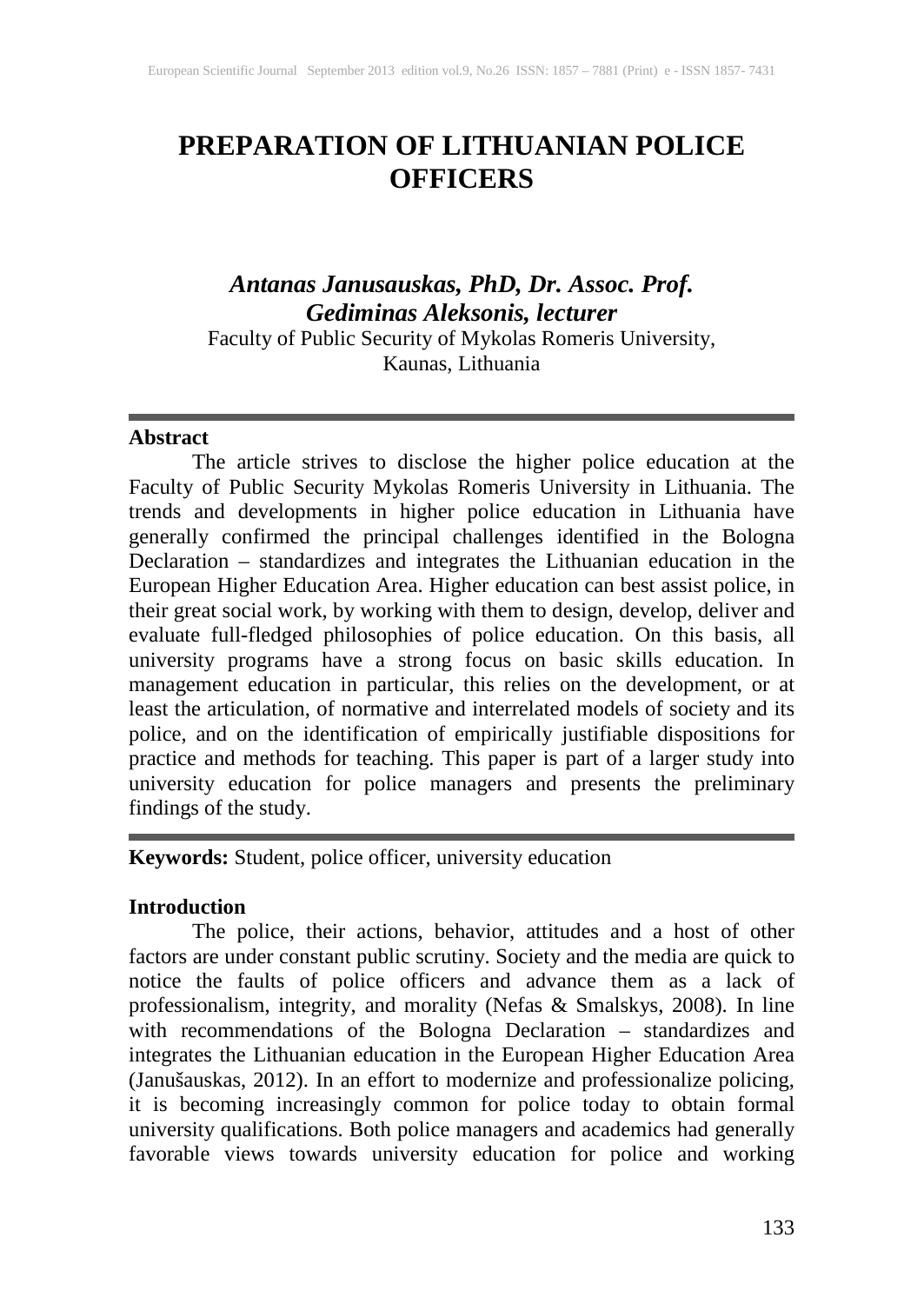together in the delivery of policing courses. Equally important as training for would-be executive staff is the enhancement of management skills of those who already take police executive posts (Bankauskienė et al, 2009). Analyses of training needs clearly indicate that there is a great unfulfilled demand for this kind of educational service. Essentially, the question is what can higher education do for police and what can it do for police management? Believe that the answer should be: Higher education represents expanded knowledge and understanding, determination, and endurance. It displays the culmination of numerous classes related to a specific field of study. University education looks as a mark of professional and personal accomplishment (Faull, 2009).

Topics covered include problem and relevance. What manner of man is a future police officer? It is important to know the social environment where he has developed and the forming of personal characteristics as it makes influence not only on the advancement of ethno cultural, social, economic and scientific level, but also on the individual contemplation of a possible profile of a future police officer (Pagon et al, 2007). Consequently, police officer has to be trained as self-independent and competent personality, who can take decisions in the conditions of enlarged risk expeditiously. Following the above-mentioned principles, seeking the aims of the police and implementing other tasks of public defense and property protection and also caring to implement the specific activity well, police officers must have enough professional knowledge and social experience as well as the completeness of personal qualities and attitudes (Roberg & Bonn, 2004).

The research into the impact of university education focuses more on police attitudes, as individual performance is often difficult to measure. Overall, more highly educated officers rated themselves higher in their ability to deal with criticism, change, workload, and stress. In addition, higher educated officers rated themselves higher on knowledge of the law, use of mediation and conflict resolution, investigation and report-writing skills, leadership, responsibility, and problem-solving skills.

The aim of work: to define formation of police officers professionalism in study process in Faculty of Public security Mykolas Romeris university. The main purpose of this survey is to provide information about the current content of police officer's professional education and training that is relevant in the sense of the Bologna Process.

The following methods were applied in the research: analysis of scientific literature and documents, content analysis.

#### **Main Text**

Lithuania, after becoming the member state of the Europe Union, is induced to follow recommendations of the EU institutions when choosing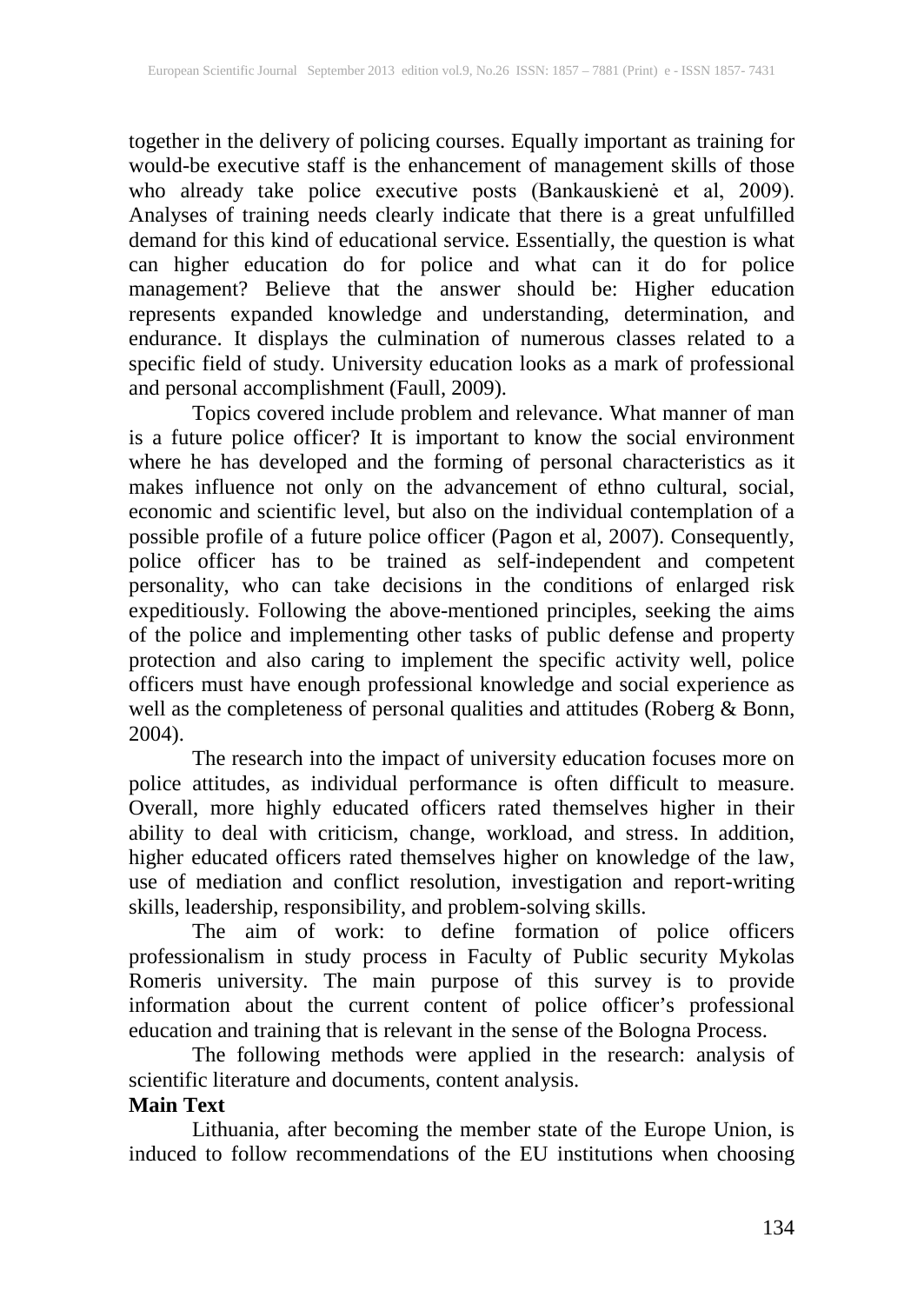optimal directions of police officers preparation and qualification rise and participating in education of European police officers. The main goal of police in the Republic of Lithuania is serving the people and ensuring the safe living of residents, seeking to be the active guarantors of people's safety and not only the registrars of criminal facts. Police is one of the biggest public institutions constantly maintaining the contact with residents and working for the sake of whole society. This confers an exceptional position on it in the state. Police takes the most important role in the state governance due to versatile activities related to all areas of social life. In any country of the world, police together with state's armed forces and security agencies is the support of government authority, which cannot be separated from state mechanism. Police maintains public order, fights and prevents the crime. Its activities are related to law observance but at the same time police, as a public institution, is under the influence of various political forces, on which depends the leverages of state governance. While the changing police environment has been superimposed with calls for police to professionalize there is still no clear definition of police professionalism among key stakeholders in the field. Do police really need university degrees to lock up crooks on the street? Another stated - if police were going to achieve professional status it should have happened by now. Although university education is not the only component required for police to obtain professional status, it is an essential part of the professionalization process, without which police will never obtain professional status. The discussions pertaining to police professionalization and the application of professional status to police remain ongoing in Lithuania. The only police training facility which provides higher police education in Lithuania is the Mykolas Romeris University Faculty of Public Security in Kaunas. The new legal and organizational situation of the Faculty of Public Security created new operational possibilities. When defining priority directions for the Faculty of Public Security development, it was necessary to take into account both interests of the Police, whose organizational unit the Faculty of Public Security is, and broadly understood public interest, manifesting itself in implementation of tasks related to public order and safety. The key areas first of all involve Lithuanian police executive staff training and introducing new forms of training relevant to general higher education. While using complex knowledge we aim to develop logical and analytical capabilities of a future police officer. The education of a police officer is like a sort of art, which consists of obtained knowledge and skills as well as the method of cognition and analysis. Consequently, a police officer has to be trained as selfindependent and competent personality, who can take decisions in the conditions of enlarged risk expeditiously (Jaschke & Neidhardt, 2007).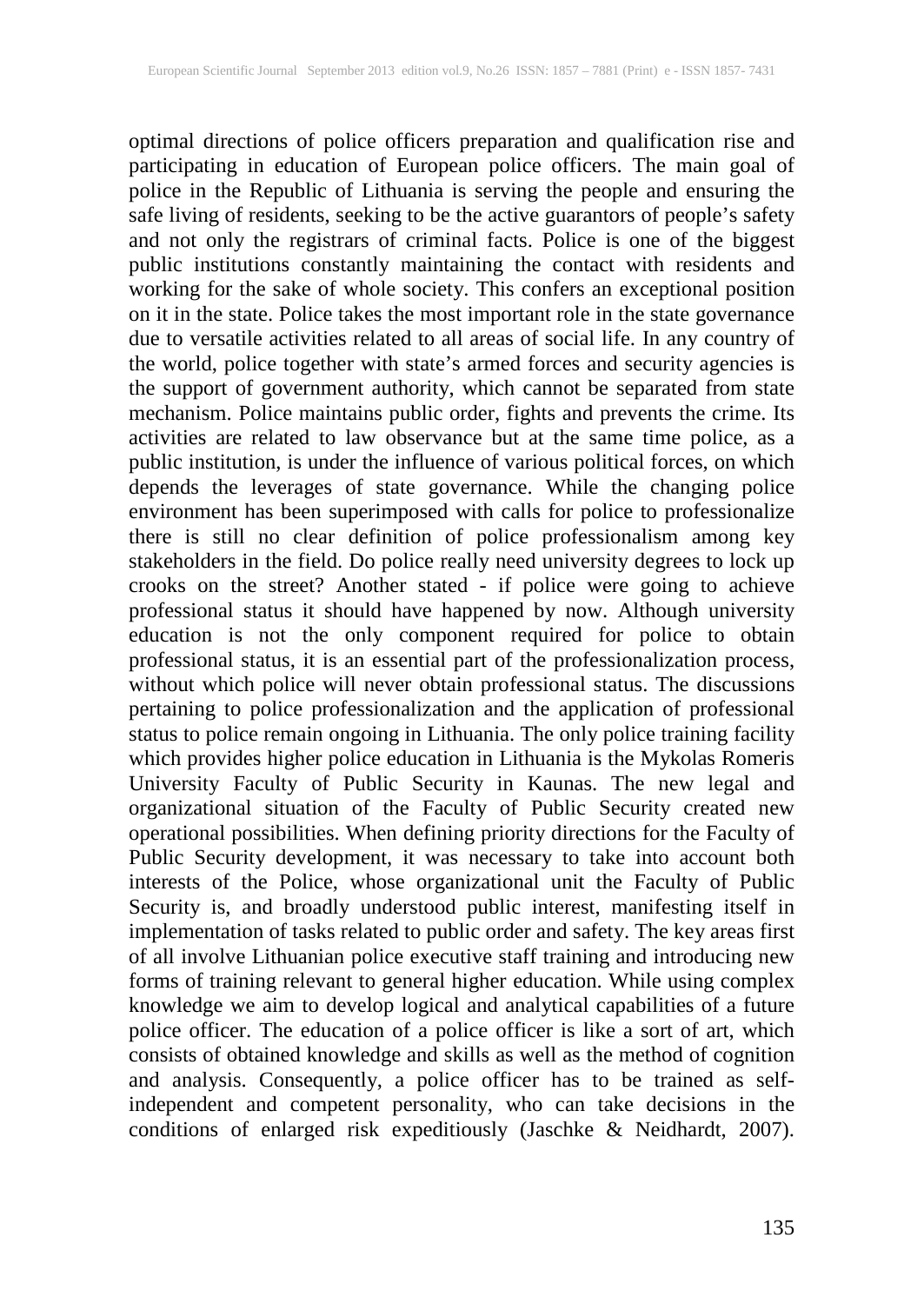Theoretical knowledge must be closely related to practice (Janušauskas, 2012).

In the spirit of the Bologna Declaration, the Lithuanian Higher Education Act sets that higher education shall be carried out through the accredited study programmes only. The study programme may be carried out only in the field of study which is a part of the defined list of the higher education fields of study. According to recommendations of the Bologna Declaration, the Bachelor study programmes are oriented at acquisition of theoretical knowledge and practical knowledge based on the current state of science and art and at mastering their use at performing a profession or in the follow-up Master study. The Bachelor's degree has become an obligatory requirement for proceeding to the Master's level. For the study programme of the second level (Master study programme) the standard length of study is not less than one year nor more than three years, however, with the total standard length of the study according the Bachelor study programme and the follow-up study programme of the second level in the same or relative field of study, it is not less than five years. In addition to that, all bachelor and master programmes offered by the Faculty of Security are subject to accreditation procedures as a result of the Declaration of Bologna. We defined police education as a process of imparting or acquiring general or particular police-related knowledge that leads to obtaining a certain degree bachelor's degree, master's degree. We defined police training as a process of imparting or acquiring particular knowledge or skills necessary for police work. University education enables critical evaluation of material. It provides a theoretical framework by which practical application is derived. It grants a broad understanding of subject matter. Mandating university for police officers will instill these benefits and serve to raise the standard among law enforcement officers, facilitating professionalism. Professionalism strives to develop officers who understand the boundaries of their authority, act with high moral resolve, and apply these traits in police duties. The arguments in favor of university education are essentially three: Higher education would make police officers more effective at their jobs. Proponents of this argument believe that police science can be taught, that police bureaucracies require trained specialists, and that a liberal arts education fosters the very qualities police officers need. Educated officers would succeed in changing the very nature of policing, reforming it from the inside. Higher education would improve the image of the police and therefore increase the field's respectability, dignity, and status.

The study programme is divided into subjects. For clear arrangement of the content of study and evaluation of the study results a regulation was issued to set for higher education institutions the duty to elaborate an information sheet of the subject in which the basic information about the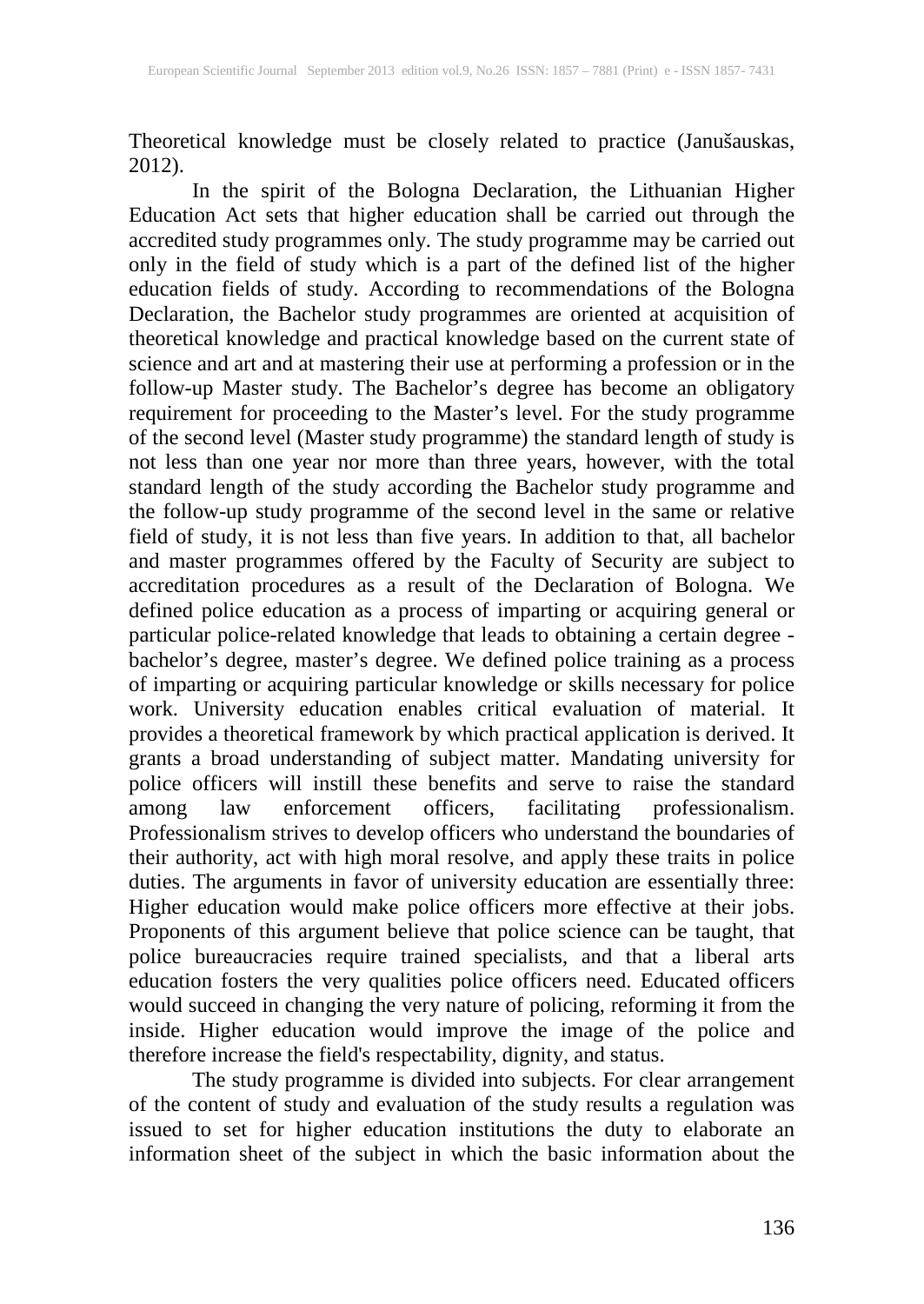subject is indicated. Previously, study attainments were measured in study weeks, which corresponded to 40 hours of study time whereas current ECTS credit corresponds to 26 hours of study time. Instead of focusing on the courses required for completing a degree, the emphasis was to be on the skills and competences students should gain during their studies. Internal aspects of the process were the analysis of core content and student workload. This tool gives heuristic help for classifying curriculum contents in relation to three categories: essential knowledge, supplementary knowledge and specialized knowledge. Essential knowledge is knowledge that all students must possess and which is a necessity for further studies. Supplementary knowledge, in turn, is something that students should know, but it is not compulsory. Specialized knowledge includes specific details which are good to know but not necessary for proceeding with studies. The division into the three types of knowledge was taken into account when determining student workload and the number of hours needed for completing each course. Knowledge, skills and abilities gained in a higher school have to form a comprehensively sophisticated personality having abilities to plan, analyze actions and suitably and responsibly direct activities of other people. Appropriate competence and qualification must be achieved in order to help a future specialist to proceed from cognizance to practical application of knowledge and abilities to analyse and integrate available information and to demonstrate high common cultural competence. They have to know their – a member of the police organization – status, and can carry out the functions that are provided in the police as well as fulfill all the tasks committed.

Within the Lithuanian system of police education, there is a coherent system of training at all levels of education. Each level is supported by an occupational profile and a related curriculum for each police officer. All profiles and all modules have been developed by academic professionals and police partners. The outcome of this process has been sanctioned by the Ministry of Education of Lithuania and Police Department of the Ministry of the Interior of Lithuania.

Lithuanian research into police education has been located within the discussions and research into police professionalization. Most research to date has focused on entry level police and the notion of promoting the professional status of police through the completion of university education as an entry requirement. The attitudes of university educators in police studies have, however, been researched and were found to be in agreement about the provision of university education for police. It was thought this may be because police were undertaking university education too early. While the notion of police undertaking university education is no longer new, Lithuanian police jurisdictions still face many uncertainties about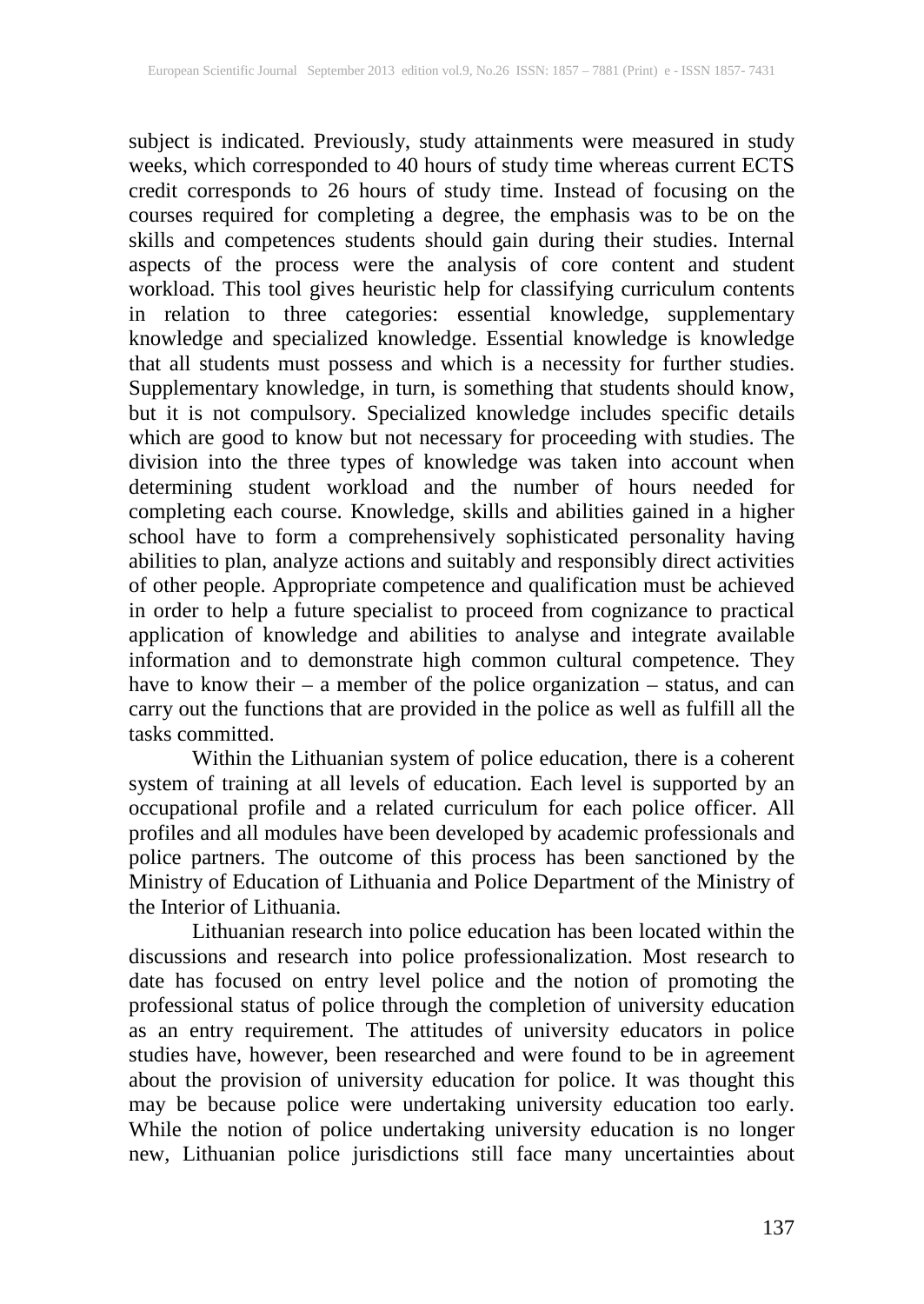police education and professionalism. The current study addresses gaps in the existing Lithuanian literature by exploring key stakeholders' perceptions about police university education and professionalism. Now in Lithuania service in police is based on the following principles of professional ethics: Respect to the country and people; Justice; Fairness; Unselfishness; Propriety; Impartiality; Responsibility; Publicity; Exemplary behavior.

According to conduct requirements and commitments set for police officers it might be stated that there is a huge possibility for police officer to mistake or misuse and wrongly discharge official duties. It also might be concluded that procedures of official liability application are properly regulated and conform to international law. Assessing police officers' activity sophistication and possibilities to be brought to criminal or civil responsibility it was observed that measures of providing legal aid for police officers are not clearly determined and police officers do not have civil liability insurance.

Currently role of police is changing all over the world. Police authority has huge importance when ensuring conditions in society that people could live and work quietly. High requirements are established for police; its activity is often criticized and therefore it seems almost all the time that police works poorly. Police will be able to gain and retain public sympathy and confidence if police is accessible and comprehensible to every citizen. Profession of police officer is not an object of ethical evaluation. Hence issue of police ethics is not raised in police professional ethics and professional activity itself is not analyzed. Issues of professional ethics are: how institution executes its functions and what is conduct of police officers? Moral assessment of police officers is the concern of society but not policemen. Nobody has doubts about necessity of police in the state but there question about police officers' conduct and how police accomplishes its functions is constantly raised. Society involves in investigation of various practical situations and modeling of solutions but has very few concerns about police professional status. Thus society firstly evaluates the quality of police officers' activity. General skills gained in a Faculty of Security have to form a comprehensively sophisticated personality having abilities to plan, analyze actions and suitably and responsibly direct activities of other people. Appropriate competence and qualification must be achieved in order to help a future specialist to proceed from cognizance to practical application of knowledge and abilities to analyze and integrate available information and to demonstrate high common cultural competence. Lots of various modules adjusting theory and practice as well as forming attitudes and conviction have to be involved into the process of upbringing. Appropriate educational environment has to be formed for this purpose. The arrangers of programmes to plan realistically about the objective knowing that a particular programme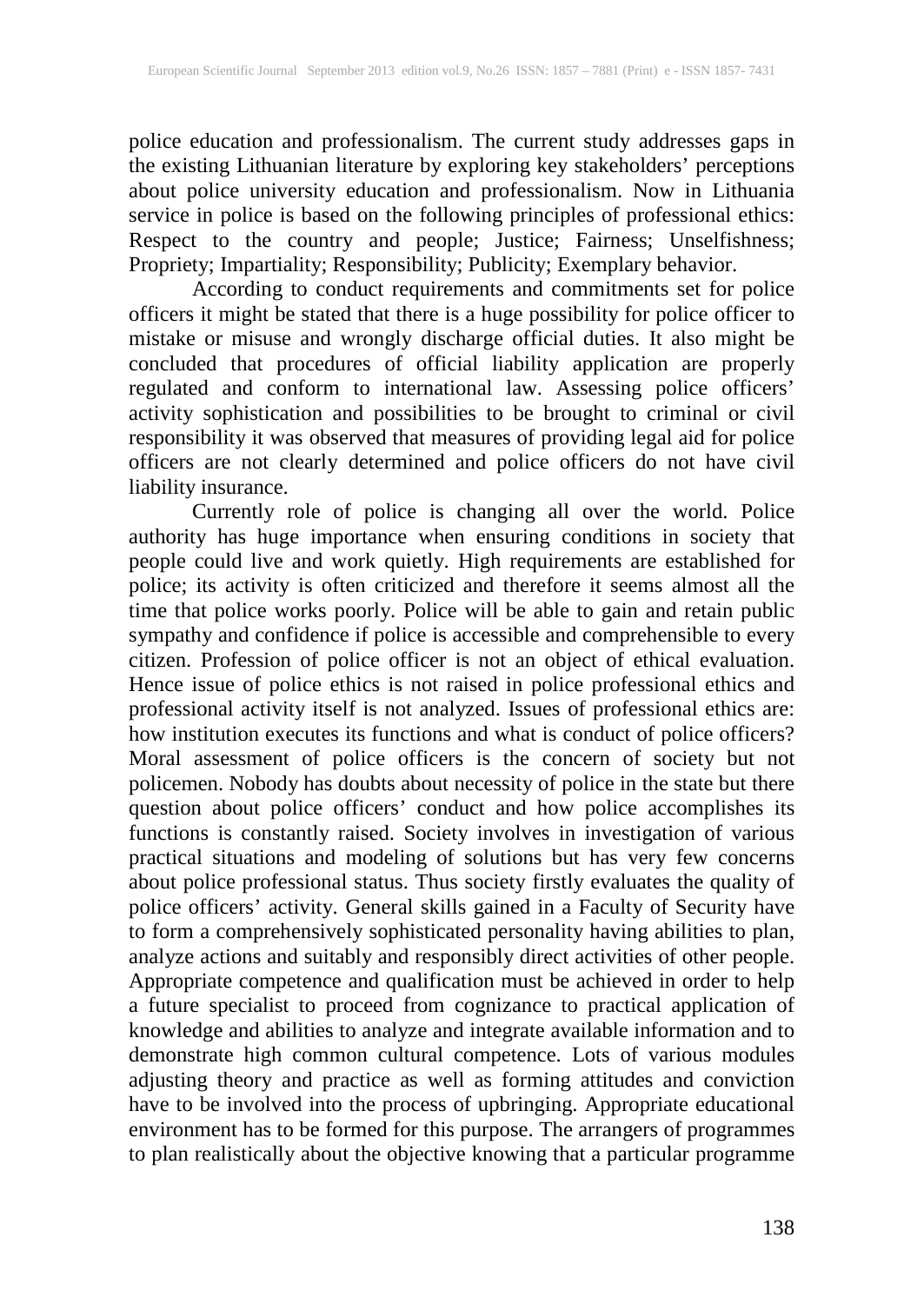will develop certain cognitive abilities, will help students to perfect practical abilities and what general skills will be developed. Academic programme can develop the following general skills: learning to learn, systemic and critical cogitation, self-motivation, creativeness and problem solving; communicative and information control (computer literacy and work with database system); reflective and changes control; presentation and career planning; work in an organization and leadership, cooperation (with a person and in a command), learning in the net of partnership. The professional type positions held by police largely focus on police problem solving and decision making. Professional police as those with the ability to diagnose problems in confusing and variable situations, using their own diagnosis to make timely discretionary decisions in circumstances of great stress. The reformers during the progressive era sought to remove politics from law enforcement by implementing a series of reforms designed to professionalize the police. These reforms produced changes in hiring practices, discretion and the structure of police. Hiring practices became merit-based rather than politically controlled. Line-level discretion was reduced or restricted as much as possible through hierarchy, specified rules, policies, and procedures, and the division of labor. Police, during this era, became the paramilitary structure that is still evident in modern day. While the reform or progressive era did well to standardize and professionalize police, several problems with professionalization surfaced. First, in the efforts to separate politics from policing reformers discounted the need and usefulness of line-level discretion. In addition, the highly centralized structure of law enforcement widened the gap between administration and line officers and further isolated the police from the public whom they served. Furthermore, as the police role became broader and more complex, traditional legal-based solutions were no longer effective or appropriate in many situations with which line officers were faced with. Problems such as these created the need for more community involvement and better police-citizen relationships. Higher education has been treated, even by police reformers, more as advanced training, or as remedial development than as a means of critically revisiting policing generally and police management particularly. Higher education can and does deliver technical and propositional knowledge, but police management practice is not just the liberal application of learnt theory. Higher education cannot create the certainty that many police students look for, in a field that rests in the grip of plural values, the balance of an essential dilemma, and the fog of paradox. The promise of police management education is best made out in its contribution to the ends of policing. Change short of this, say a change in internal process or procedure is more easily identified but can only be considered an advance when it frees up staff or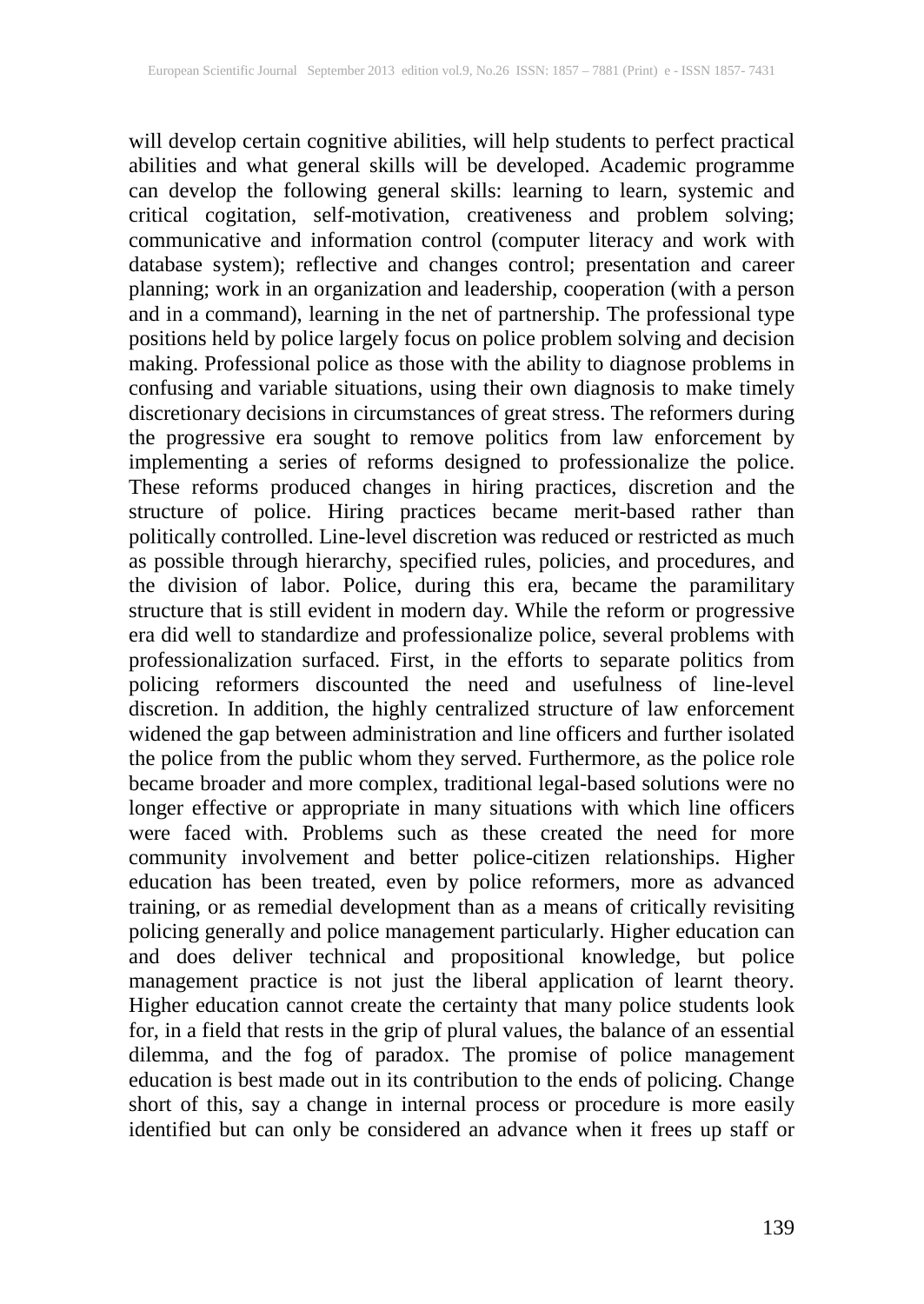resources for application elsewhere or allows for the better, more targeted, allocation of staff to public problems in the community.

Education, aimed at assisting the staff of the institutions of state, needs to focus on how they can rebalance the benefits and the burdens of social life, keep abreast of developments in policy, and systematically and critically develop their own knowledge base. A great deal of work has been done on identifying the training needs of the Lithuania Police. The training need covers the following topics: crime prevention, community policing, investigations management, forensic sciences and crime analysis, prosecutions, public order policing, traffic management, management and supervision, contemporary issues, public and media relations, professional standards, strategic planning and policy research. The protection of internal security requires constant monitoring, analysis and development of mechanisms supporting work efficiency of relevant public subjects. The Faculty of Public Security in Kaunas is the only police research center which meets such requirements. University education ought to have a new relationship with police, and particularly police managers, based on voice as a method and a disposition. This is a teachable point of view, a storyline that can inhabit our imaginations, and it allows that police managers as managers can learn, and that as students they can be taught. Another area of vital importance to the Faculty of Public Security is international cooperation. It aims at providing support for the basic school's activities (running higher education studies, training and professional development courses and carrying out scientific research). Among the Faculty of Public Security partners there are foreign public institutions in charge of the implementation of internal security tasks, in particular foreign police colleges, where commissioned officers and police executives are trained, as well as international police training organizations. The academic mobility is organized first of all through international programmes as well as on the basis of direct cooperation between the Lithuanian and foreign higher education institutions (Socrates/Erasmus, Leonardo da Vinci and other programmes). The European Commission Erasmus Program was created precisely to improve the quality and increase the volume of student and teaching staff mobility throughout Europe, the amount of multilateral cooperation between higher education institutions in Europe, the cooperation between higher education institutions and enterprises, and the spread of innovation and new pedagogic practices and support between universities in Europe.

Police educators don't need to be reactionary or revolutionary, nor do they need to support the status quo. They also don't need to wait for an ideal police institution to emerge before they can feel comfortable contributing to policing. Instead, what is required is that educators have an open idea of the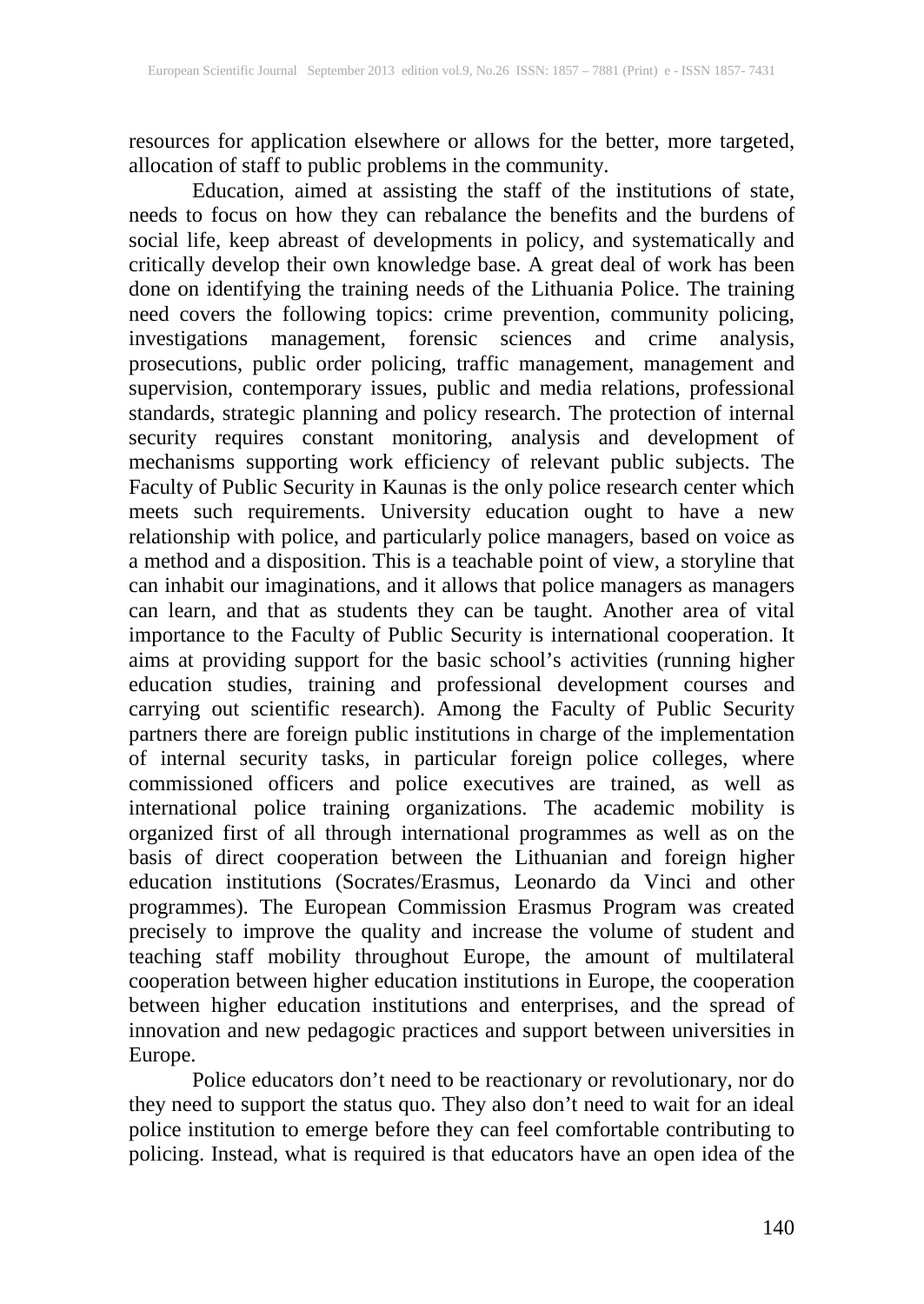ideal, celebrate and communicate their idea, and make contributions to its realization. The ongoing relationship between higher education and police can be based on the ongoing improvement of policing for its constituents, and arguably it should be.

### **Conclusion**

Police education and training in Lithuania is changing. Within the Lithuanian system of police education, there is a coherent system of training at all levels of education. Each level is supported by an occupational profile and a related curriculum for each police officer. The above information shows that basic processes involved in the Faculty of Public Security in Kaunas activities are dynamic in nature. These include educational activities, research and international cooperation. Similar dynamics is observed for changes which take place in the area of human resources, teaching facilities and organizational structure. A particularly strong stimulus in this respect was the integration of higher police education into the system of general education and the incorporation of the latter in implementation of the Bologna Process. The role of university education in police organizations was also viewed from a variety of perspectives in the areas of police culture, competencies and promotions.

## **References:**

Bankauskienė, Nijolė, Nedzinskas, Egidijus and Janušauskas, Antanas. Education of general abilities preparing engineers and judicial officers (the case of Kaunas Technological University and Mykolas Romeris University). Global cooperation in engineering education: innovative technologies, studies and professional development: conference proceedings. Kaunas University of Technology, Kaunas, Technologija, 2009. pp. 166-177.

Faull, J. Security in Europe-objective, initiatives and measures of the European Union. The New Police in Europe. The Professional Journal for Further Education and Training. 2009. Vol 1, No 1, pp. 3–5.

Janušauskas, Antanas. Developmental trends in higher police education in Lithuania. Bezpieczenstwo - ujęcie kompleksowe. Wyzsza szkola zarządzania marketingowego i językow obcych w Katowicach ; pod redakcją Zbigniewa Grzywny, 2012. pp. 163-176

Jaschke, H.G., and Neidhardt, A.K. Modern police science as an integrated academic discipline: A contribution to the debate on its fundamentals. Policing & Society. 2007. Vol 17, No 4, pp. 303–320.

Nefas, S., and Smalskys, V. Physical Safety of People as the Common Function of the Police and Local Community. Journal of Comparative Politics. 2008. Vol 1, No. 1, pp. 82-92.

Pagon, M., Bjorg, T.,and Romerio F.B. Perspectives of Police Science in Europe. Bramshill: CEPOL Series No 2, 2007.